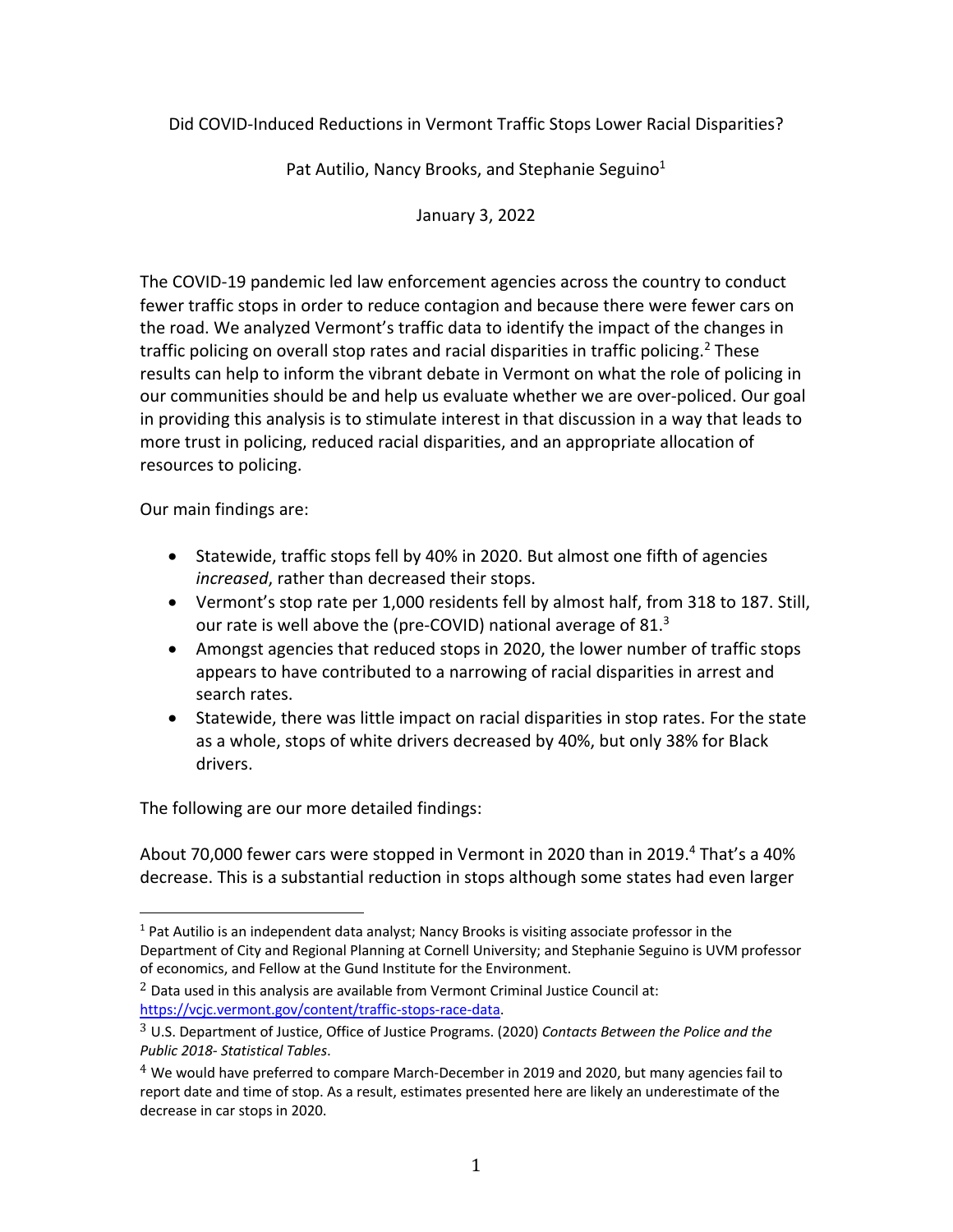reduction. The reduction in stops is good news in the sense that prior to the pandemic, Vermont had much higher stop rates per 1,000 residents than the national average. Nationally, police stop 81 drivers per 1,000 residents. In Vermont, prior to the pandemic, the state's stop rate was 318 per 1,000 residents. That fell to 187 in 2020. Even with that decline, Vermont's stop rate remains substantially above the (pre-COVID) national average.

Moreover, not all Vermont law enforcement agencies reduced their stops in 2020. About 20% of Vermont law enforcement agencies actually *increased* their traffic stops by 30% last year. Stops by these 17 agencies comprised 7% of all stops in 2019, rising to 16% in 2020. Most notably, Wilmington increased stops by 109%, Dover by 80%, and Franklin County Sheriff's Department by 57%. (See the table below).

More than half the agencies that increased stops in 2020 increased stops of Black drivers by a higher percentage than of white drivers. For example, in Wilmington, stops of white drivers doubled but stops of Black drivers increased by almost 400%. In Norwich, stops of white drivers increased 14% but doubled for Black drivers. Overall, if we look at the agencies that increased their traffic stops in 2020, racial disparities widened substantially. For that group, stops of white drivers increased 29% compared to a 54% increase in stops of Black drivers

For those agencies that did decrease stops in 2020, did this also lead to a reduction in racial disparities in traffic policing? The good news is that the lower number of traffic stops in 2020 appears to have contributed to a reduction of racial disparities in arrest and search rates. There were 30% fewer arrests of Black drivers in 2020, while arrests of white drivers fell 20%. Thus, although Black drivers are still more likely to be arrested than white drivers in Vermont, arrest rate differences declined in 2020.

The racial gap in search rates also narrowed. Black drivers were 24% less likely to be searched than in 2019, and white drivers 19% less likely to be searched. This is a modest improvement but progress nevertheless. Black drivers are still approximately 2.75 times more likely to be searched than white drivers. (In both years, Black drivers were less likely than white drivers to be found with contraband that results in a citation or arrest, indicating continued over-searching of Black drivers).

Among some agencies that reduced the overall number of traffic stops in 2020, however, racial disparities widened. Essex County Sheriff's Department reduced stops of white drivers by 22% but increased stops of Black drivers by 250%. In Brandon, stops of white drivers fell 61% but stops of Black drivers increased by 71%. And in Pittsford, stops of white drivers fell 36% but increased 87% for Black drivers.

In sum, the 2020 data provide some evidence that reducing the number of stops can help to reduce lower disparities in arrests and searches, if not stops.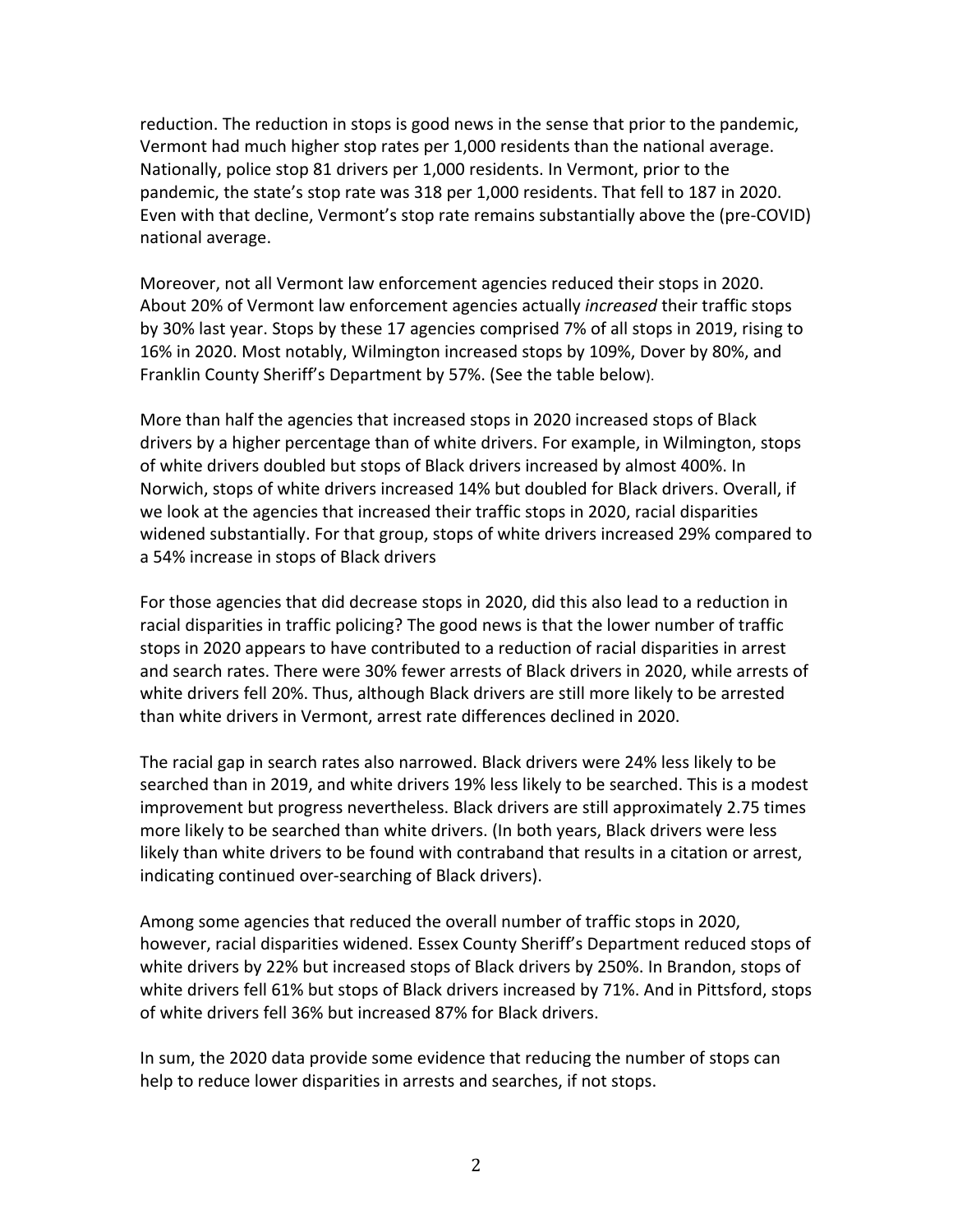Did the decrease in traffic stops compromise public safety as measured by accidents? We can't answer that precisely because we don't know how many cars were on the road in 2020. But Burlington's experience provides some information for us. Burlington has substantially reduced traffic stops in recent years. For example, in 2017, Burlington's stop rate per 1,000 residents was 144, already far below the state average. This fell to just 52 per 1,000 in 2019 (before COVID hit). During that time, traffic accidents *fell* by 6%. At least during these years, we can safely say that public safety as measured by traffic accidents was not harmed as a result of stopping fewer cars in Burlington.

| a.<br>Agencies that Decreased Trainc Stops |                |                |              |                |                  |              |  |
|--------------------------------------------|----------------|----------------|--------------|----------------|------------------|--------------|--|
|                                            | Change         | Change         | Change       | White          | <b>Black</b>     | <b>Total</b> |  |
|                                            | in White       | in Black       | in           | <b>Drivers</b> | <b>Drivers</b>   | <b>Stops</b> |  |
|                                            | <b>Drivers</b> | <b>Drivers</b> | <b>Total</b> | Stopped        | <b>Stopped</b>   | (2020)       |  |
| Agency                                     | Stopped        | <b>Stopped</b> | <b>Stops</b> | (2020)         | (2020)           |              |  |
| <b>All Vermont</b>                         | $-40%$         | $-38%$         | $-40%$       | 96,983         | 3,484            | 104,854      |  |
| <b>All Police</b>                          | $-31%$         | $-31%$         | $-31%$       | 53,367         | 2,395            | 58,419       |  |
| <b>All Sheriffs</b>                        | $-32%$         | $-24%$         | $-32%$       | 22,161         | 436              | 23,268       |  |
| <b>VSP</b>                                 | $-59%$         | $-58%$         | $-59%$       | 21,455         | 653              | 23,167       |  |
| Addison                                    |                |                |              |                |                  |              |  |
| County                                     | $-64%$         | $-64%$         | $-64%$       | 1,703          | 32               | 1,780        |  |
| <b>Barre City</b>                          | $-18%$         | $-20%$         | $-18%$       | 1,343          | 49               | 1,425        |  |
| <b>Barre Town</b>                          | $-61%$         | $-71%$         | $-61%$       | 667            | 7                | 687          |  |
| <b>Bellows Falls</b>                       | $-25%$         | $-13%$         | $-25%$       | 1,147          | 28               | 1,209        |  |
| Bennington                                 | $-34%$         | $-20%$         | $-36%$       | 3,175          | 105              | 3,403        |  |
| Bennington                                 |                |                |              |                |                  |              |  |
| County                                     | $-42%$         | $-41%$         | $-43%$       | 1,126          | 22               | 1,160        |  |
| <b>Berlin</b>                              | $-46%$         | $-39%$         | $-46%$       | 1,075          | 34               | 1,127        |  |
| <b>Bethel</b>                              | $-53%$         | 0%             | $-37%$       | 9              | $\boldsymbol{0}$ | 17           |  |
| <b>Bradford</b>                            | $-64%$         | $-100%$        | $-63%$       | 35             | $\overline{0}$   | 36           |  |
| <b>Brandon</b>                             | $-61%$         | 71%            | $-60%$       | 282            | 12               | 299          |  |
| <b>Brattleboro</b>                         | $-28%$         | $-46%$         | $-26%$       | 2,383          | $\overline{75}$  | 2,705        |  |
| <b>Brighton</b>                            | $-13%$         | 0%             | $-13%$       | 20             | $\boldsymbol{0}$ | 20           |  |
| <b>Bristol</b>                             | 15%            | 20%            | $-4%$        | 664            | 6                | 718          |  |
| <b>Burlington</b>                          | $-42%$         | $-37%$         | $-44%$       | 939            | 121              | 1,117        |  |
| Caledonia                                  |                |                |              |                |                  |              |  |
| County                                     | $-5%$          | 0%             | $-1%$        | 208            | $\overline{0}$   | 218          |  |
| Chester                                    | $-57%$         | $-27%$         | $-56%$       | 207            | 8                | 240          |  |
| Chittenden                                 |                |                |              |                |                  |              |  |
| County                                     | $-14%$         | $-11%$         | $-13%$       | 2,983          | 125              | 3,219        |  |
| Colchester                                 | $-29%$         | $-40%$         | $-28%$       | 1,980          | 116              | 2,202        |  |
| <b>Essex</b>                               | $-42%$         | $-14%$         | $-42%$       | 2,441          | 178              | 2,760        |  |
| <b>Essex County</b>                        | $-22%$         | 250%           | $-21%$       | 507            | 7                | 542          |  |

## Table 1. Percentage Change in Stops from 2019 to 2020

a **Agencies that Decreased Traffic Stops**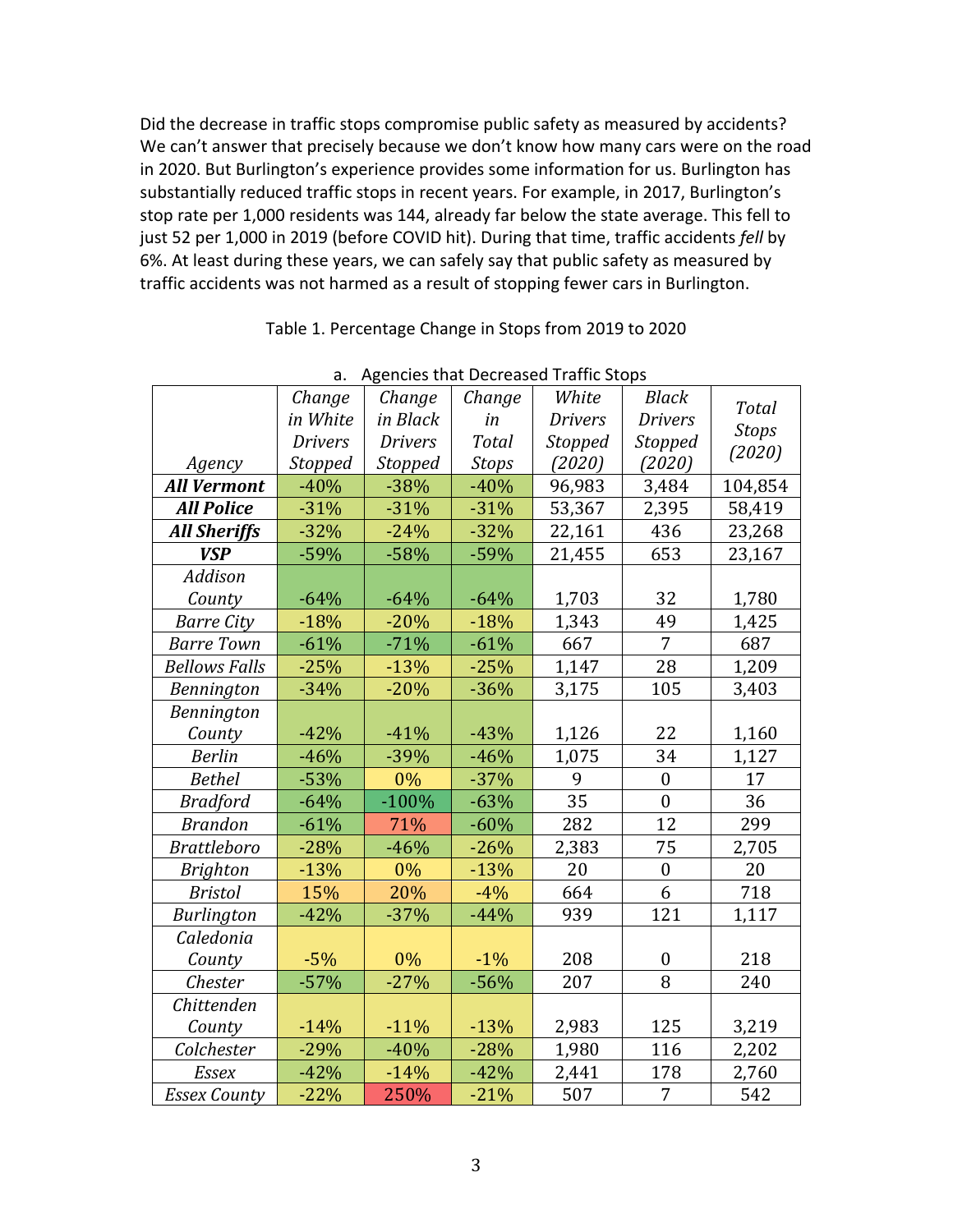| <b>Fair Haven</b> | $-40%$ | 36%     | $-38%$ | 1,166 | 38               | 1,256 |
|-------------------|--------|---------|--------|-------|------------------|-------|
| Hardwick          | $-4%$  | 0%      | $-3%$  | 328   | 7                | 343   |
| Hartford          | $-53%$ | $-60%$  | $-54%$ | 1,033 | 34               | 1,129 |
| Hinesburg         | $-6%$  | $-25%$  | $-5%$  | 657   | 12               | 693   |
| Killington        | $-93%$ | 0%      | $-92%$ | 12    | 2                | 16    |
| Lamoille          |        |         |        |       |                  |       |
| County            | $-30%$ | $-31%$  | $-29%$ | 808   | 24               | 852   |
| Lyndon            | $-28%$ | 0%      | $-27%$ | 265   | $\overline{4}$   | 272   |
| Manchester        | $-24%$ | $-14%$  | $-22%$ | 778   | 31               | 850   |
| Middlebury        | $-16%$ | $-21%$  | $-16%$ | 950   | 27               | 1,003 |
| Milton            | $-48%$ | -48%    | $-48%$ | 1,957 | 65               | 2,061 |
| Montpelier        | $-50%$ | $-34%$  | $-49%$ | 1,005 | 33               | 1,069 |
| Newport           | $-41%$ | $-37%$  | -39%   | 636   | 12               | 675   |
| Northfield        | $-5%$  | 15%     | $-8%$  | 452   | 15               | 492   |
| Orange            |        |         |        |       |                  |       |
| County            | $-46%$ | $-40%$  | $-46%$ | 896   | 12               | 927   |
| Pawlet            | $-40%$ | $-100%$ | $-57%$ | 3     | $\boldsymbol{0}$ | 3     |
| Pittsford         | $-36%$ | 87%     | $-29%$ | 179   | 28               | 218   |
| Richmond          | $-81%$ | $-100%$ | $-80%$ | 117   | $\boldsymbol{0}$ | 124   |
| Rutland           |        |         |        |       |                  |       |
| County            | $-43%$ | $-47%$  | $-41%$ | 2,519 | 47               | 2,681 |
| S. Burlington     | $-35%$ | $-2%$   | $-33%$ | 1,142 | 161              | 1,360 |
| Shelburne         | 0%     | $-22%$  | $-4%$  | 1,131 | 51               | 1,233 |
| Springfield       | $-58%$ | $-38%$  | $-58%$ | 697   | 15               | 727   |
| St. Albans        | $-34%$ | $-37%$  | $-35%$ | 2,586 | 57               | 2,701 |
| St. Johnsbury     | $-18%$ | 35%     | $-15%$ | 955   | 23               | 1,007 |
| Swanton           | $-24%$ | 0%      | $-24%$ | 588   | 10               | 622   |
| <b>Thetford</b>   | $-49%$ | 0%      | $-51%$ | 141   | $\overline{4}$   | 146   |
| <b>UVM</b>        | $-70%$ | $-80%$  | $-71%$ | 290   | 22               | 329   |
| Vergennes         | $-57%$ | $-39%$  | $-57%$ | 775   | 43               | 859   |
| VT DMV            | $-25%$ | $-37%$  | $-27%$ | 4,878 | 419              | 5,693 |
| Washington        |        |         |        |       |                  |       |
| County            | $-37%$ | 40%     | $-36%$ | 1,291 | 21               | 1,337 |
| Weathersfield     | $-17%$ | 1,000%  | $-13%$ | 288   | 11               | 314   |
| Williston         | $-53%$ | $-51%$  | $-53%$ | 1,776 | 107              | 1,966 |
| Windham           |        |         |        |       |                  |       |
| County            | $-47%$ | $-18%$  | $-47%$ | 1,435 | 9                | 1,459 |
| Windsor           | $-84%$ | $-70%$  | $-83%$ | 135   | 3                | 144   |
| Windsor           |        |         |        |       |                  |       |
| County            | $-33%$ | $-34%$  | $-33%$ | 3,680 | 56               | 3,926 |
| Winooski          | $-66%$ | $-78%$  | $-67%$ | 452   | 60               | 554   |
| Woodstock         | $-24%$ | 18%     | $-20%$ | 553   | 26               | 645   |